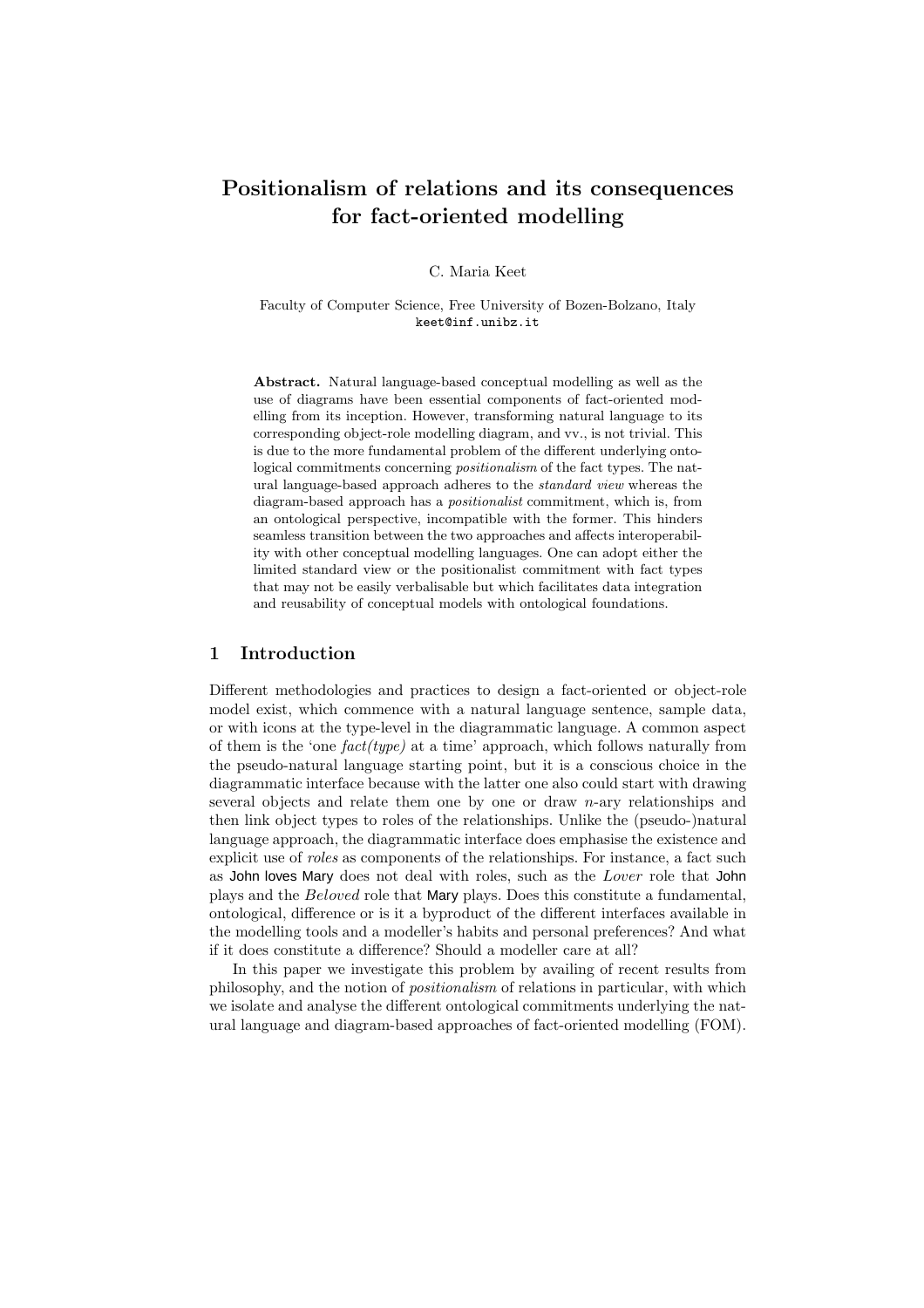It is precisely due to the different ontological commitments that there are different formal characterisations for the 'basic elements' of the language. In addition, the different parallel commitments affect approaches and practices to conceptual data modelling methodologies, the possibilities for extensions, such as stereotyping relationships, and has consequences for other usage of FOM models, such as data integration, which can be better addressed with the role-based, positionalist, approach than the natural langauge approach.

The remainder of the paper is structured as follows. Section 2 presents a synthesis of the ontological aspects of relations, which we apply to FOM and analyse its practical consequences in section 3. We conclude in section 4.

# 2 Positionalism

The ontological status of relations receives much attention in philosophy recently. Early ideas were put forward by Williamson [1] and have been elaborated on and structured in [2–5]. Here we synthesise the main arguments that will be directly relevant for assessing ORM and adjust terminology and the narrative to conceptual data modelling. We introduce the three different ontological commitments about relations and relationships, which are, in Fine's [2] terminology, the standard view, the positionalist, and the anti-positionalist commitment. This forms the theoretical basis for analysing the consequences for ORM in the next section.

Let us start with the standard view, which relies on linguistics and the English language in particular. With the fact John loves Mary, one could be led to assume that *loves* is the name of the relation and *John* and *Mary* are the objects participating in the relation. Switching the objects, Mary loves John, is clearly a different thing and it is not guaranteed to have the same truth value as the former fact; changing the verb from active to passive voice does, i.e., Mary is loved by John. In the standard view, we seem to have two relations, loves and its inverse is loved by. This faces several problems. First, generally, for names a and b, a loves b holds iff what a denotes (in the reality we aim to represent) loves what b denotes. Names normally denote non-linguistic items, because normally the truth conditions of sentences involving names are not sensitive to the existence of linguistic items: John loves Mary is not about language but about John loving Mary, so John and Mary are non-linguistic. Compare this to the fact 'cabeza' translates into 'head', which is about the language. [1]. Then, that John loves Mary and Mary is being loved by John refer to only *one* state of affairs between John and Mary—so why should we want, let alone feel the need, to have two relations to describe it? A first step toward resolving this, is to designate the two aforementioned facts to be relational expressions and not to let the verb used in the fact automatically also denote the name of the relation, so that we can have many relational expressions standing in for the single relation that captures the state of affairs between John and Mary. In analogy, we can have many relational expressions for one relationship at the type level.

A second issue is that the relational expression comes in a specific order where changing the order does not mean the same when we consider verbs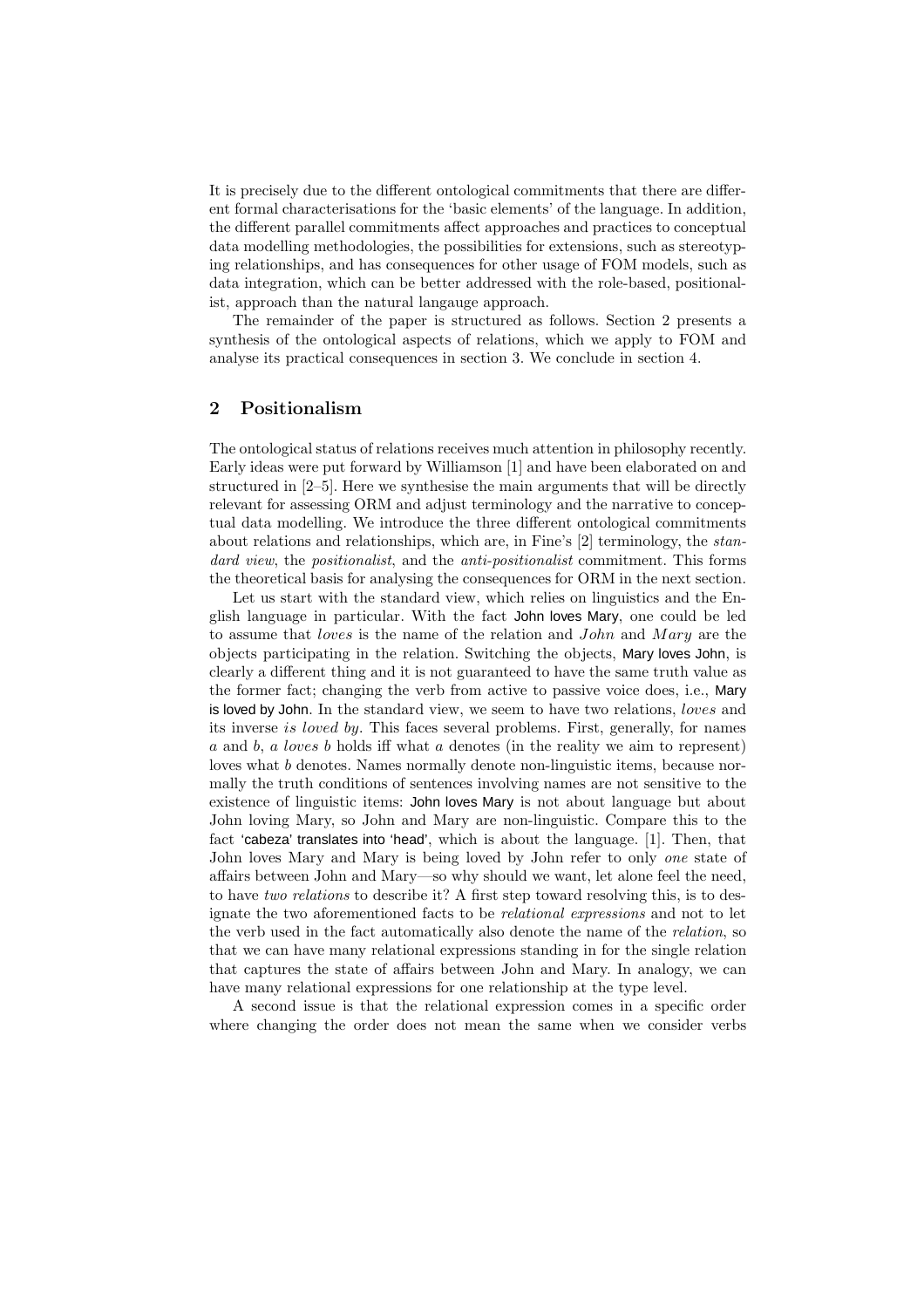that indicate an asymmetric relation (asymmetry of a relationship  $R$  being  $\forall x(R(x,y) \rightarrow \neg R(y,x))$ , such as loves as relation for the verb loves. Availing of another language illustrates this better. Consider John kills the dragon. In Latin, we can convey the same with Johannus anguigenam caedit and with anguigenam caedit Johannus that both refer to the same state of affairs, but Johannum anguigena caedit (the dragon kills John) is a different story alltogether. With Latin and other languages such as German and Irish, we implicitly have a linguistic version of argument places thanks to the explicit use of the nominative and the accusative that are linguistically clearly indicated with -us and -am, and therefore the order of the words matters little (in fact, the order of the argument places is not relevant for the relation itself). English, on the other hand, does not have such declensions that change the terms as a means to disambiguate the meaning of a relational expression, so when we change the word order of a fact truthful to its meaning, then either the verb has to be modified or another verb has to be used. But could we have that in reality and descriptions of reality in English language inverses for seemingly asymmetrical relations necessarily exist, but not in other languages even when they represent the same state of affairs? There are relational expressions that are certainly asymmetric, but this does not imply that the relation and fact(type) it verbalises is asymmetric. Nothing prevents us from using a binary relation killing and to identify the argument places as killer and deceased—i.e, two "argument positions" [2] to have "distinguishability of the slots" [5], or, loosely, a place for the nominative and a place for the accusative—, assign John to killer and the dragon to deceased and order the three elements in any arrangement we like.

More generally, we then have as ingredients (i) an n-ary relationship  $R$ with  $A_1, \ldots, A_m$  participating object types  $(m \leq n)$ , (ii) n argument places  $\pi_1, \ldots, \pi_n$ , and (iii) n assignments  $\alpha_1, \ldots, \alpha_n$  that link each object  $o_1, \ldots, o_n$ (each object instantiating an  $A_i$ ) to an argument place  $(\alpha \mapsto \pi \times o)$ . Given a, for instance, ternary relationship at the intensional level, R, argument places  $\pi_1$ ,  $\pi_2$ , and  $\pi_3$  of that relationship, and instances  $r \in R$ ,  $o_1 \in A_1$ ,  $o_2 \in A_2$ , and  $o_3 \in A_3$ , then any of  $\forall x, y, z(R(x, y, z) \rightarrow A_1(x) \land A_2(y) \land A_3(z))$ —in shorthand  $R(A_1, A_2, A_3)$ —and its permutations  $R(A_2, A_1, A_3)$  and  $A_2A_3RA_1$  where each one has its corresponding argument places—i.e.,  $R[\pi_1, \pi_2, \pi_3]$ ,  $R[\pi_2, \pi_1, \pi_3]$ , and  $[\pi_2\pi_3]R[\pi_1]$ —they all denote the same state of affairs under the same assignment  $o_1$  to  $\pi_1$ ,  $o_2$  to  $\pi_2$ , and  $o_3$  to  $\pi_3$  for the extension of the relation. Thus,  $r(o_1, o_2, o_3)$ ,  $r(o_2, o_1, o_3)$ , and  $o_2o_3ro_1$  are different representations of the same state of affairs where objects  $o_1$ ,  $o_2$ , and  $o_3$  are related to each other by means of relation r. One can visualise this *positionalist* ontological commitment as shown in Fig. 1-A. We simply have a relation(ship) and several distinguishable 'holes' and we put each object in its suitable hole. It may well be the case that not all of the permutations have a nicely readable relational expression in English, but that does not invalidate the permutation and/or even the whole relation.

The positionalist commitment solves the standard view's problems with seemingly asymmetrical relations because there is just one relation for a state of affairs, not two or more as the standard view suggests. According to  $[1, 2, 5]$ , there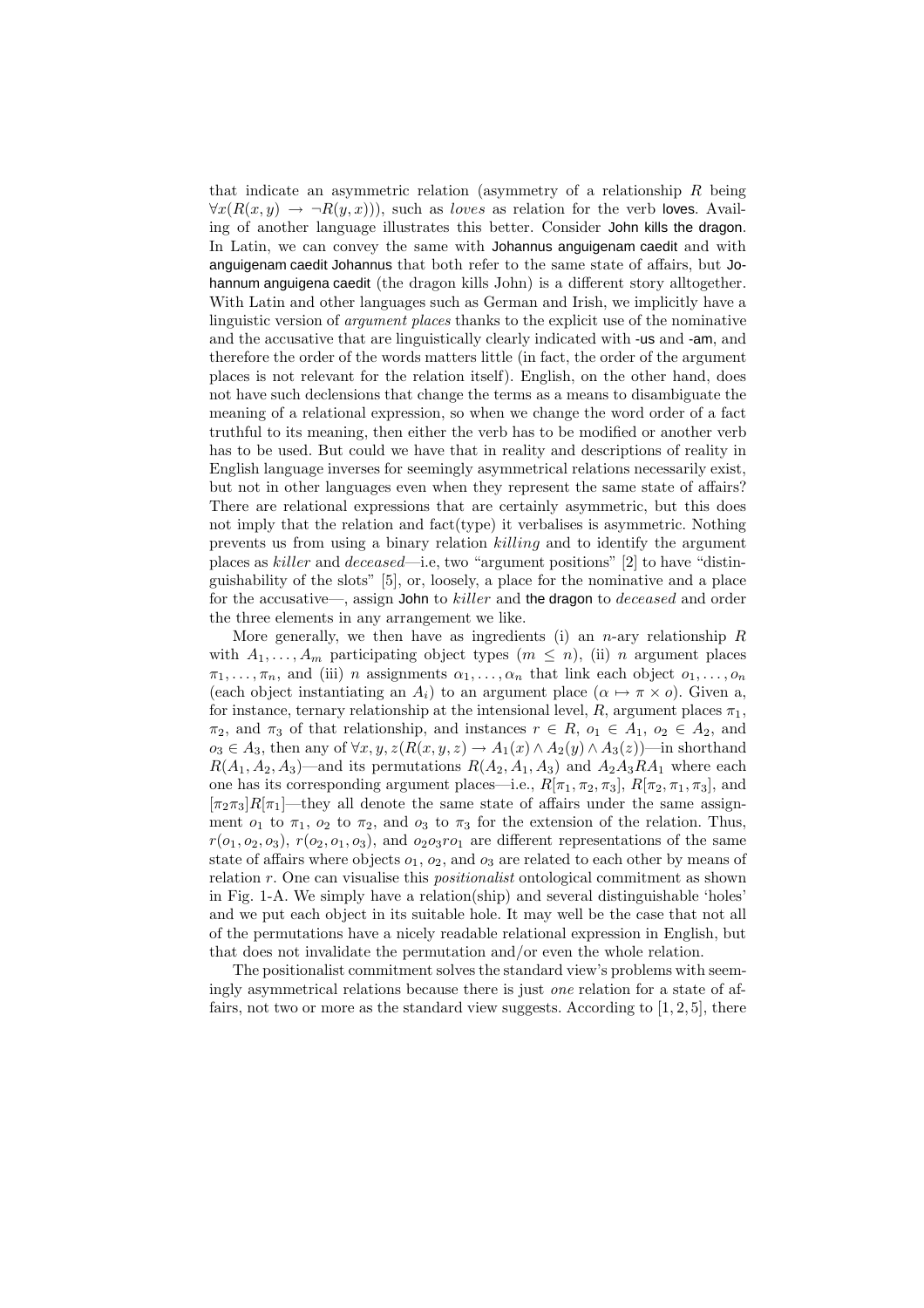are no asymmetrical relations, because a relationship R and its inverse  $R^-$ , or their instances, say, r and r', are *identical*, i.e., the same thing. However, also the positionalist commitment may not be perceived to be ideal. From an ontological viewpoint, the positionalist solution to the ontological nature of relations requires identifiable argument positions to be part of the fundamental furniture of the universe. Practically, it requires something to finger-point to, i.e, to reify the argument places, and use it in the signature of the formal language, which is not as clean and simple as without such elements. In addition, there is a problem with symmetric relations and relationships, such as  $adjacent\ to:$  when we have the two argument positions,  $\pi_a$  and  $\pi_b$ , of a symmetric binary relation r and assign  $o_1$  to position  $\pi_a$  and  $o_2$  to  $\pi_b$  in state s, we can do a reverse assignment of  $o_1$  to position  $\pi_b$  and  $o_2$  to  $\pi_a$  in state s', but then  $o_1$  and  $o_2$  do not occupy the same positions as they did in  $s$ , so  $s$  and  $s'$  must be different, which should not be the case. The solution proposed by Fine [2] is the *anti-positionalist* ontological commitment. There are no argument positions, but just a relation and objects that somehow yield states by "combining" into "a single complex", like a magnet attracts iron things or pins one sticks into a pincushion; this is depicted in Fig. 1-B. This approach eliminates the need for admitting existence of argument positions—hence, avoids the argument position assignment step that is problematic for the positionalist's symmetric relation. Verbalising such a relation is, ontologically, of no concern; put differently: one can use as many phrases as one sees fit in as many natural languages as desired, or none.



Fig. 1. A: Graphical depiction of the postionalist ontological commitment with relationship  $R$  as ellipse and its three argument places as 'holes' with shapes square, star, and roundtangle; B: Graphical depiction of the anti-postionalist commitment with a binary relation as shaded pincushion and two participating objects as pins stuck into the cushion in arbitrary places yielding a state.

# 3 Assessing Fact-Oriented Modelling

With the principal aspects of positionalism in place, we can commence examining conceptual modelling and its languages, and FOM in particular. Before doing so, it is worthwhile to recollect that ORM and ORM2 are, roughly, more expressive than UML Class diagrams and EER. Considering their respective ontological commitment, a UML Class diagram with "association ends" [6] has a positionalist commitment and the EER diagram notation adheres to an anti-positionalist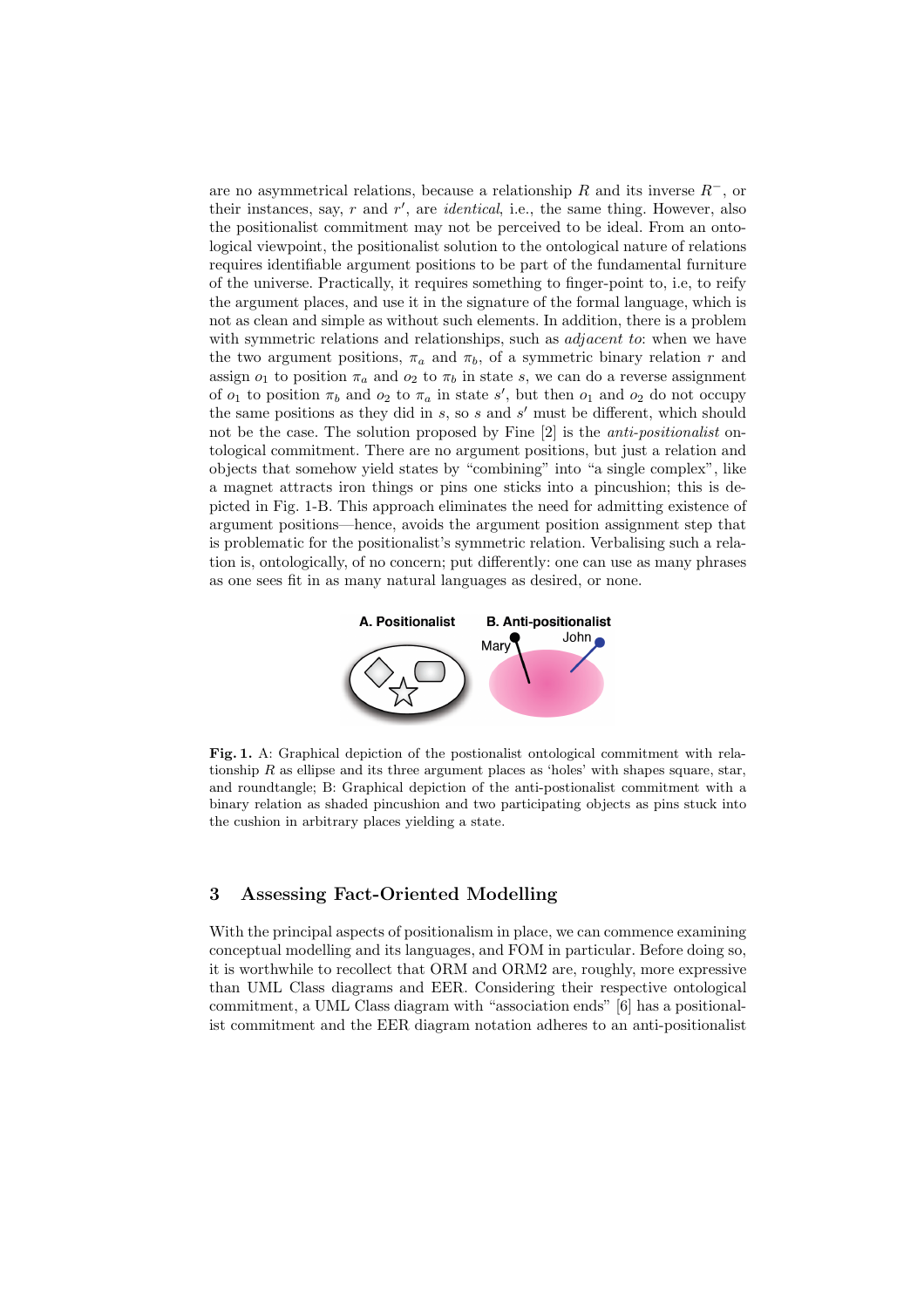commitment. ORM, LISA-D, NIAM, FCO-IM, and FOM superficially refer to the same kind of thing. However, some use facts and fact types as the basic unit of information whereas object-role modelling uses as basic elements object(types) and roles, i.e., is more fine-grained. NIAM and FCO-IM have their basis in analysis of natural language text and expect those facts and fact types to be expressed as relational expressions; hence, we arrive at the standard view for the natural language-based FOM. Compare this with the diagrammatic objectsand-roles approach, where we have a positionalist commitment for ORM and LISA-D diagrams. To illustrate this and the theory of the previous section, let us consider a practical example in NORMA.

The positionalist ternary relationship of Fig. 1-A can be drawn in NORMA as shown in Fig. 2-A, where we have named the ORM roles corresponding to the shapes of the argument places. But how do we name the ternary relationship? As a first step, we could try to make a sentence out of it, e.g., ... located between ... and ... (shown in Fig. 2-B), so that whatever is assigned to the roles [square], [star], and [roundtangle] fills the ellipses, in that order. Two sample fact types are included in Fig. 2-C, so that we now have the relational expression at the type level Sea located between Island and Mainland and another rendering with the roles in a different order in the relational expression Island is separated from Mainland by Sea; i.e., in both cases, an object  $o \in Sea$  will be assigned to the role [square], an  $o' \in Island$  to the role [star], and  $o'' \in Mainland$  to [roundtangle]. While the fact types look different and are verbalised differently, they represent the same state on how the UK, the North Sea and ContinentalEurope relate to each other, and likewise for Jamaica, the Caribbean Sea, and South America. From an RDBMS viewpoint, if we have this data in a GIS database, then the order of the columns—how the data is stored—likely will be different for the two different fact types, but they will produce the same maps because swapping the columns does not change the meaning of the relation that is stored as a table in the database. Generalising this relationship, we have a straightforward topological relation, "betweenness", with three participating roles, being a [separator], a [player1], and another [player2], and we might as well use a verbalisation "[separator] separates  $[player 1]$  from  $[player 2]$ ". If we would have used the relational expression in each sample fact type to name the relationship, i.e., using the standard view ontological commitment, we would have generated four relationships, whereas there really is just one.

In principle, with the diagram-based positionalist approach, one can rearrange the roles of the single relationship (here: *betweenness*) and add as many readings as one likes. This is not possible with a verbalisation-only approach and interface. Moreover, that easily can generate duplicate fact types in larger conceptual data models<sup>1</sup>. We analyse this in more detail in the next two sections, with an emphasis on FOM's formal foundations, modelling methodologies, and consequences in 'peripheral' tools and usage.

 $1$  To mitigate this problem, one could add a script in a CASE tool that checks if there is already a fact type with exactly the same participating object types and to warn the modeller that the new fact type might be represented in the model already.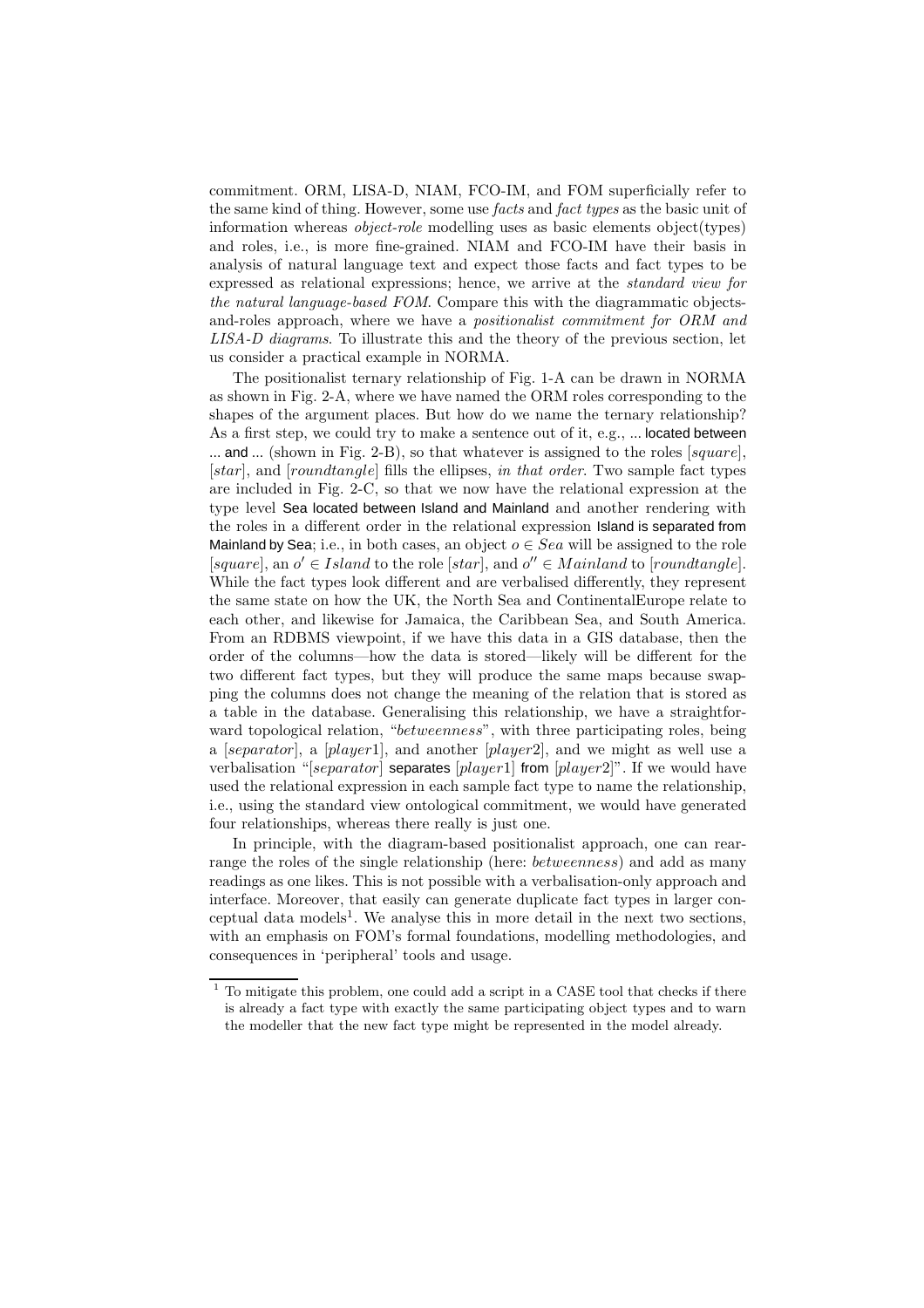

Fig. 2. Positionalist examples in ORM. A: an ORM diagram rendering of Fig. 1-A; B: a reading added and a possible generalization of it; C: sample fact types and populations.

#### 3.1 FOM's basic elements

The different commitments can be observed in the formalizations of FOM.

The first formalisation of ORM/NIAM by Halpin [7] does not include a specific kind of element for the roles: the diagrams do have roles, but the formalisation uses relationships only. That is, without loss of generality, a binary fact type is formalised with one axiom  $\forall x y(xRy \rightarrow Ax\&By)$ ". Halpin notes that "[w]e regard our ordered predicate notation and the unordered role notation as different only in their focus... In both approaches we see a linguistic structure in which objects play various roles with respect to the verb or relationship" ([7] p4-3), which, in the light of recent developments in Ontology, is not merely a different focus, but they reflect different ontological commitments.

Ter Hofstede and coauthors introduce a reification with predicators in PSM by introducing a finite set  $\mathcal P$  of predicators in its signature, which are roles in ORM and are called connectors in LISA-D [8]. In a follow-up paper [9], the authors still reify the argument places and put in the signature of the language a finite set R of roles, a function  $Roles : \mathcal{F} \mapsto \mathcal{R}^+$  that "provides a partition of roles over the relationship types", relationship types, and several auxiliary functions. They make explicit a distinction between the surface reading and the "deep semantics" that is formalised by taking an unambiguous positionalist stance. This commitment is also taken by [10], given that all and only those languages in the  $DLR$  family of Description Logic languages are positionalist thanks to the explicit "DL role elements" that correspond to ORM roles. That is, as one of the concept constructors in the  $D\mathcal{LR}_{\mathsf{ifd}}$  language we have  $[\$i]$ **R** where i denotes a component of the relationship  $\mathbf{R}$ ; e.g., a typed relation loving between two classes  $C$  and  $D$  is represented as loving  $\sqsubseteq\;$  [lover]C  $\sqcap\;$  [beloved]D. Note that if one were to use, say, OWL-DL as a formal foundation for ORM, then one does not have an equivalent for ORM roles.

Jarrar and Meersman [11] use "lexons" in their ORM-as-ontology-language where "[a] lexon is a binary relationship between context-specific linguistic terms, or in other words, a lexical rendering of a binary conceptual relation.", denoted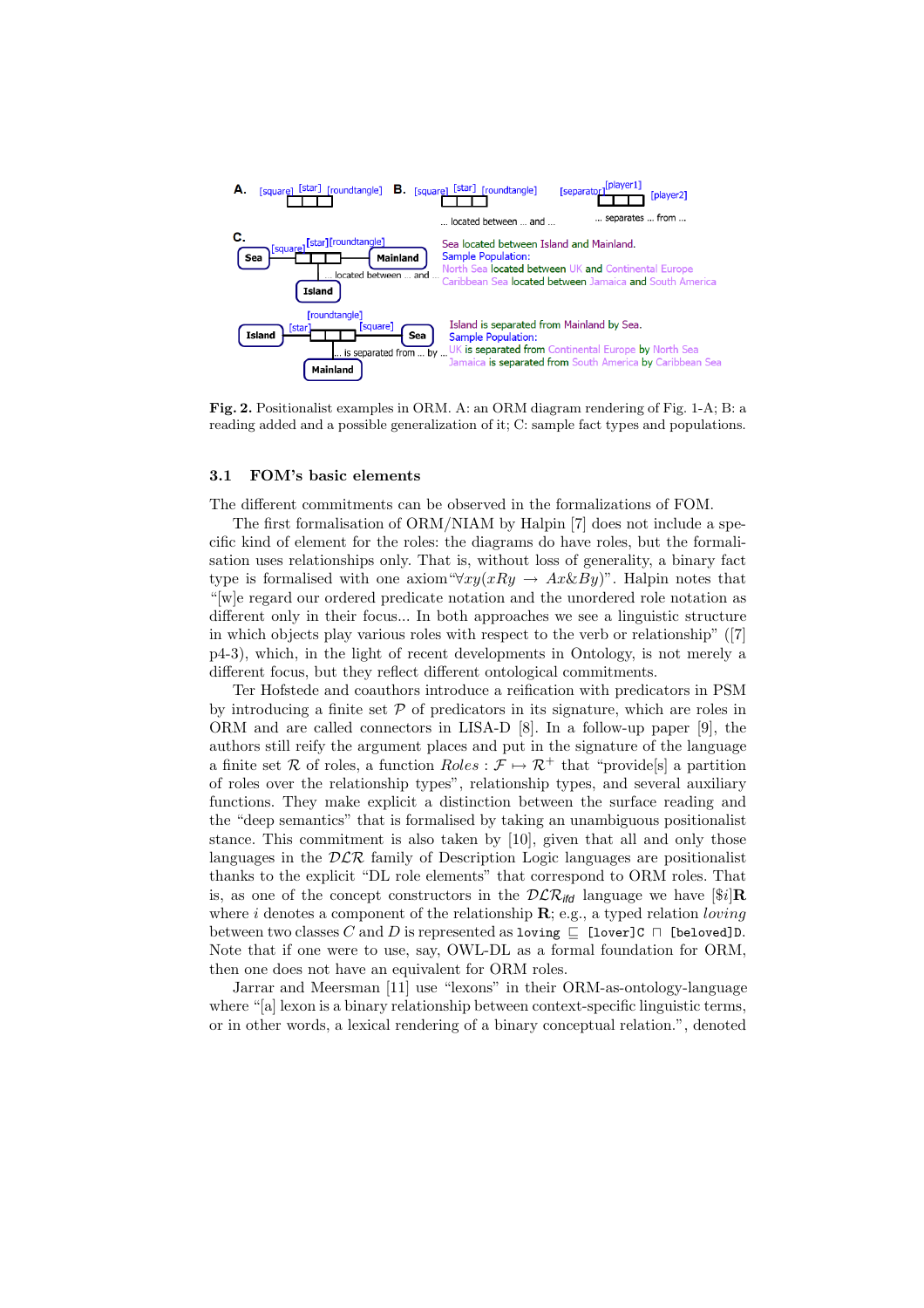with  $\langle \gamma : T_1, r, r', T_2 \rangle$ , and have it that "r and r' are lexicalizations of the pair roles of a binary conceptual relationship R; the role  $r'$  is the inverse of the role  $r''$ . The first order logic axiomatization, however, does not comprise relationships at all, but only roles, and equivalence of the two participating roles is asserted in a way such that the roles are treated as binary relations (" $\forall x \, y \, r(x, y) \leftrightarrow r'(y, x)$ "). This duality of roles being treated as relationships at the same time does not aid disambiguation of what the ontological nature of relations and argument places are, although the overall direction in [11] is based on the standard view.

Considering an implementation that has interfaces for both the verbalisation and the diagrams, the ORM CASE tool NORMA [12], then one can observe in the XML serialization of ORM diagrams with their mandatory verbalisations that behind that dashboard, it uses roles explicitly. The XML schema has elements such as  $\zeta$ orm:Facts> where each fact type has one or more  $\zeta$ orm:ReadingOrders> and one or more <orm:Role > and corresponding <orm:RolePlayer />. Thus, from a formal language perspective, it has the positionalist's flexibility (although the naming of the relationship is based on the verbalisation of the fact type).

Thus, in the light of positionalism and the different commitments taken with FOM approaches, it is not surprising that there is no unanimous agreement on what the basic elements of 'the' FOM language are. From a logic perspective, there has been a tendency to move toward the positionalist commitment by giving argument places a proper place in the formalisation.

### 3.2 Conceptual analysis methodologies

Aside from the formal semantics of the languages, the modeller's and domain expert's experience and perception that, or if, one can express in a language what one deems necessary for the application domain, is ultimately most important for success of usage of FOM. That some people may prefer pseudo-natural language sentences over diagrams, or vice versa, may have to do with the skills and talents of the person, the to-be-modelled informal source material, or with an unstated ontological commitment. There is a long-standing debate about representing reality versus modelling our understanding of it in natural language. With the standard view, none of the former can go in a conceptual model until one can use its terms in a relational expression. Then, in a conceptual analysis methodology based on the standard view only, in principle, the conceptual analysis stage halts until further notice. To the positionalist or anti-positionalist, this would merely mean adding the relationship but just not giving it a specific reading (relational expression) and continue with the conceptual analysis; if, or when, a verbalisation is found and agreed upon, it simply can be added. This same approach can be used in the positionalist setting when some of the domain experts want to argue about the 'best' terms for the relational expression: one either lets them discuss and the modeller can continue in the meantime, or the modeller lets them each have their preferred verbalisation linked to one and the same relationship. In addition, a consequence of the positionalist FOM diagram is that one should not use the asymmetric ring constraint, because a relationship is never asymmetric even though its natural language readings and the standard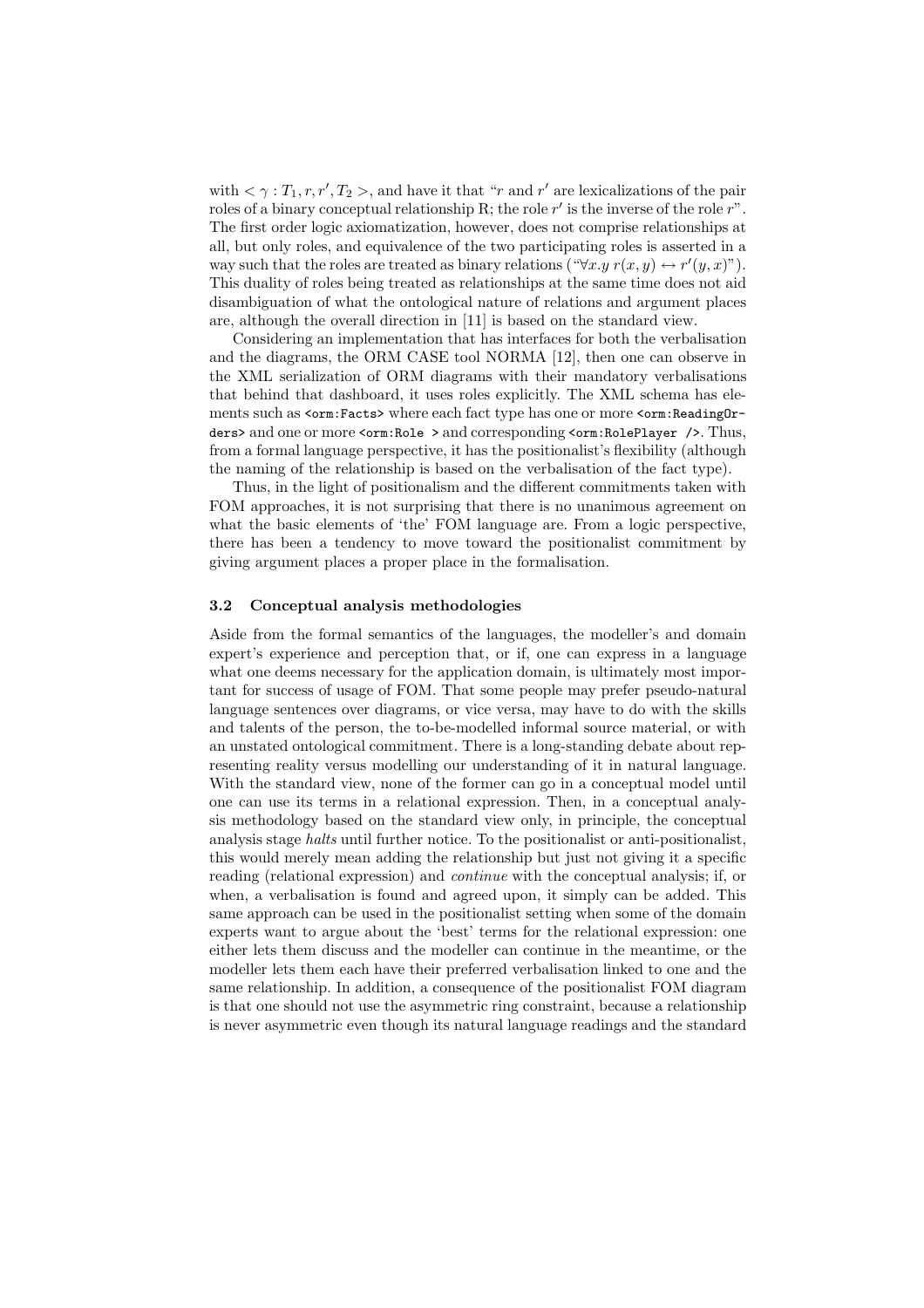view commitment may give that (false) impression. And, if one were to be an ontological purist, one cannot represent symmetric relations in FOM diagrams, which is only faithfully represented with an anti-positionalist commitment.

A separate topic, which receives comparatively little attention in FOM, is that of reuse of (parts of) conceptual data models. In this context, we mean both the reuse of fragments across conceptual data models and the reuse of relationships within one conceptual model. The latter has its counterpart in UML class diagrams as stereotyped associations, whereas within FOM the reuse of different types of part-whole relationships has been proposed [13]. Forcing this into the standard view means imposing the use of precisely those names for the verbalisation, but this could create artificial debates: when a domain expert insists that something must be **made of** something else and does not like **constituted** of, there really is no debate about the meaning of the relation but only about the terms used. Using the positionalist commitment, there is no such problem and, moreover, simplifies use and reuse of ontologically well-founded relationships in conceptual models, which, in turn, improve the quality of conceptual data models. Concerning reuse of fragments across conceptual models, there are currently no easy to use ways in extant FOM CASE tools to deal with conceptual model design patterns, e.g., a company pattern that has several fact types about companies (that have a name, address, status, and so forth). With a methodology based entirely on the standard view, the chances are less that there are actually any design patterns due to the plethora of possible verbalisations that are used for the names of the relationships. The chances are obviously better with the positionalist and anti-positionalist commitments, where such reused fragments can be dressed up with preferred fact type readings afterward anyway. Taking this beyond design patterns and specific relationships, the prospects will be better also for conceptual model-based data integration, including the linking of FOM diagrams with ontologies, because the real relationships will be analysed by the modellers and domain experts during the modelling stage, and not later on attempted to be reconstructed by, often, other people who reuse legacy material.

If one adheres strictly to the two commitments, then FOM tools that support both text-based and diagram-based approaches are ontologically incompatible. Obviously, one can add fact type readings in the diagram to limit the possible orderings of the roles in the relationship, and to somehow force the positionalist stance with the diagram into the straightjacket of the standard view. Or demand as many readings as the domain expert can think of in the standard view-based textual interface, or to add a template sentence to be filled-in, such as "the role played by X is called ..." to introduce some notion of the positionalist stance. However, no matter which one is added to the tool, we are hopping on two legs in the overall framework of FOM. One can represent more, and more precisely, the universe of discourse when one takes the positionalist view compared to the standard view. Put differently: the standard view puts constraints on the use of the positionalist way of dealing with relations and forces the order of the roles into those sequence(s) that can be verbalised even though other permutations are logically and ontologically valid. On the other hand, the positionalist comes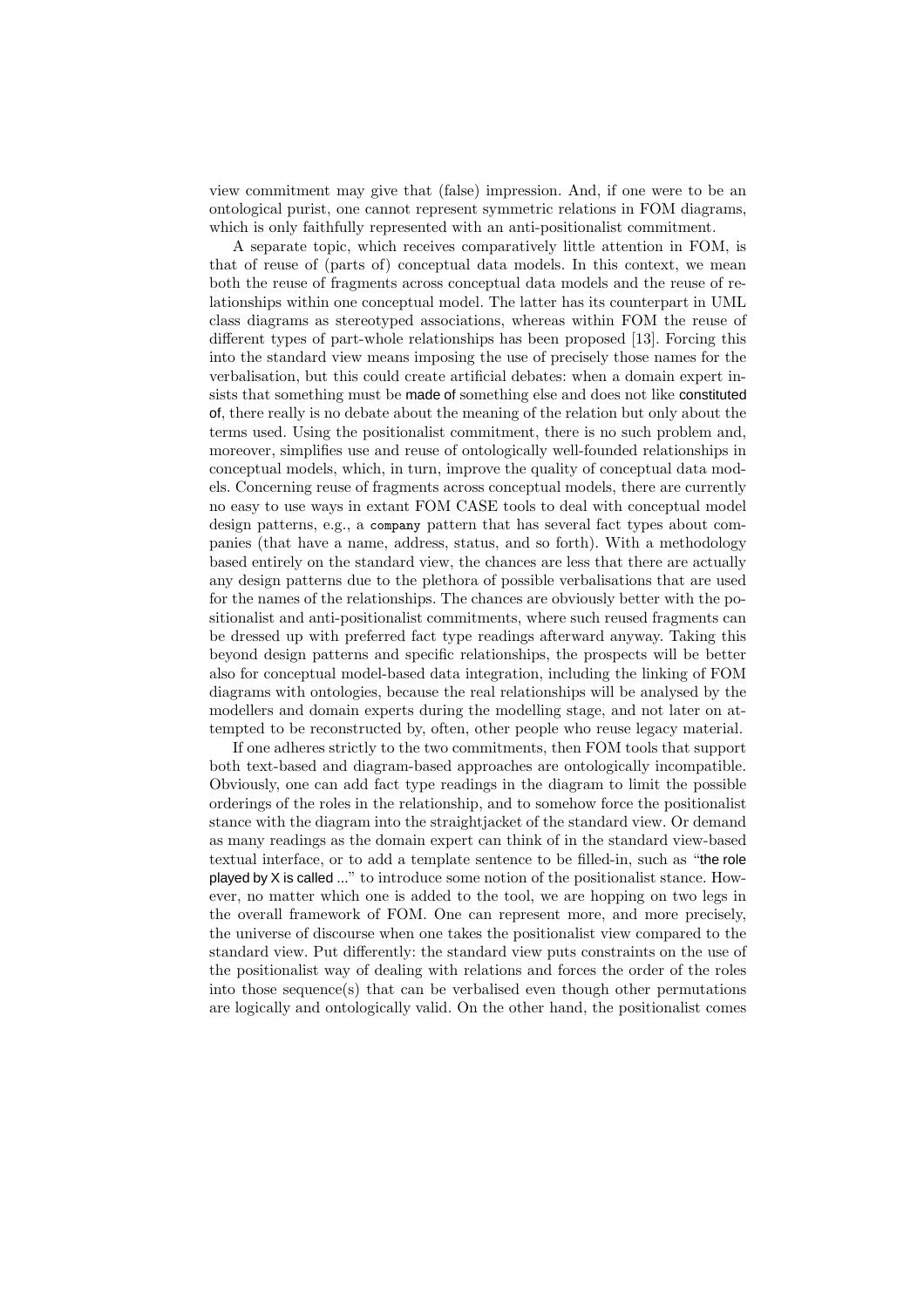with extra representational baggage in the formalization compared to a formalisation only for the standard view, but the formalisation is hidden to the modeller and can be dealt with easily computationally anyway. Moreover, a positionalist representation of the universe of discourse can deal fully with the standard view, but not vice versa. In the same line of thinking, one could argue to also leave behind the positionalist commitment and go for the anti-positionalist one, but the positionalist one has distinct advantages in the representation of role-constraints such as role exclusion, role subset, and multi-role frequencies. For the latter argument, however, it is important to appreciate the difference between what is, according to philosophers, the ontological nature of a relation versus what is a more convenient way of representing relationships and their constraints in a modelling language and the subsequent engineering use of role names to generate software code or a physical database schema.

#### 3.3 Consequences on other usage of conceptual models

FOM is not necessarily used in isolation. Transformations to other conceptual modelling languages with respect to positionalism is straightforward with the positionalist object-role modelling and UML class diagrams, but results in a subset of possible EER diagrams. If one were to take the standard view for FOM, then transformations result in a subset of possible conceptual models for both UML and EER. When representing an EER diagram in ORM, an issue may arise in ORM to actually verbalise the relation, because putting the relation in a nearnatural language sentence is neither part of EER's modelling methodology nor of its modelling tools. Enforcing a standard view representation nevertheless might mean either splitting the relation so that the new fact types are verbalizable (be that conceptually justifiable or not) or not representing it at all. A similar problem arises with reverse engineering a physical database schema.

A more challenging problem is realizing the idea of going from natural language texts, such as public administration documents, to an ORM diagram. There can be many relational expressions for a single relation or relationship, therefore, in principle, one will not have a 1:1 correspondence between the text and the conceptual model. At best, text mining a natural language document yields a set of verbs that are candidates for relations and relationships. Further, both the positionalist and anti-positionalist commitments make dealing with multilingual documents and conceptual models easier, because these approaches also take the position that there is a difference between the linguistic relational expression and the relation itself, alike [8–10] make a clear distinction between "surface semantics" versus "deep semantics" and in ([14] p36) between "fact type expression" and "elementary fact type". That is, there is one natural language-indepentent relationship and many verbalisations in many natural languages. This does not solve multilingual template-based verbalisations of ORM diagrams fully [15], but reduces the problem by enabling to identify better the natural language-independent, reusable, information versus the (near-)natural language sentences the different stakeholders may prefer.